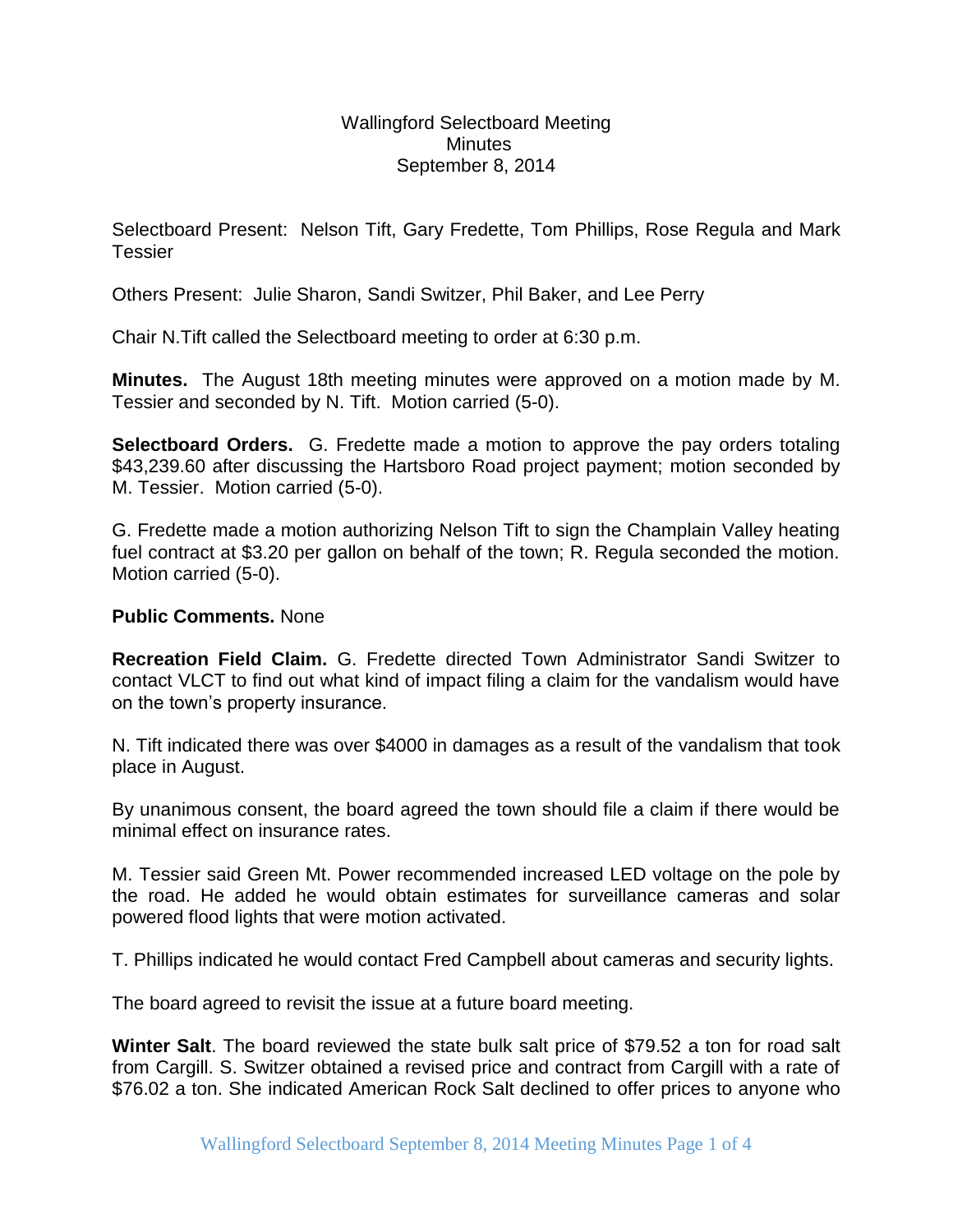was not a customer last year.

By unanimous consent, the board authorized N. Tift to sign the Cargill winter salt agreement for 550 tons at \$76.02 a ton.

The board noted they had reviewed the recommendations by Matt Jakubowski of the Division of Fire Safety regarding placement of the above ground fuel storage tank at the town garage. N. Tift said Road Foreman Steve Lanfear and Road Commissioner Phil Baker should meet to work out the details to comply with state regulations.

**VLCT Business Meeting**. R. Regula volunteered to attend the annual business meeting and VLCT Fair on October 9 in Essex Juncion. N. Tift directed S. Switzer to attend the fair as well. The cost is \$50 per person.

**Health Officer Appointment.** G. Fredette made a motion to re-appoint Trisha Nash as health officer for a three-year term; R. Regula seconded the motion. Motion carried (5-0).

The board agreed by unanimous consent to accept Dana Jones' resignation from the recreation committee.

T. Phillips made a motion to appoint Trisha Nash to the recreation committee; G. Fredette seconded the motion. Motion carried (5-0).

**Road Commissioner's Report.** Road Commissioner Phil Baker informed the board the road crew was hauling winter sand.

He said a culvert on Haven Hill Road needed to be replaced and a 30-inch culvert was needed on Sugar Hill Road.

Mr. Baker said he had completed most of the Hartsboro Road project and that it would need to be paved in about a month. He agreed to contact Fuller Sand and Gravel to scope out the paving project and provide the information to the Selectboard at the next meeting, so the town can go out to bid for the paving.

The road commissioner said the contaminated soil had been removed from the town garage property as part of the removal of the underground fuel storage tank.

He said the catch basin project near the fire station was completed and he had used some of the hot mix to patch a gap in a nearby sidewalk.

There was discussion regarding the paving budget of \$40,000, which is line item #5325. Mr. Baker said some of the money would be needed for Hartsboro Road. T. Phillips recommended rolling over the balance for paving projects in 2015. There was a discussion that Church Street, Hull Avenue, Circular Drive, River Street and Railroad Street were all candidates for paving.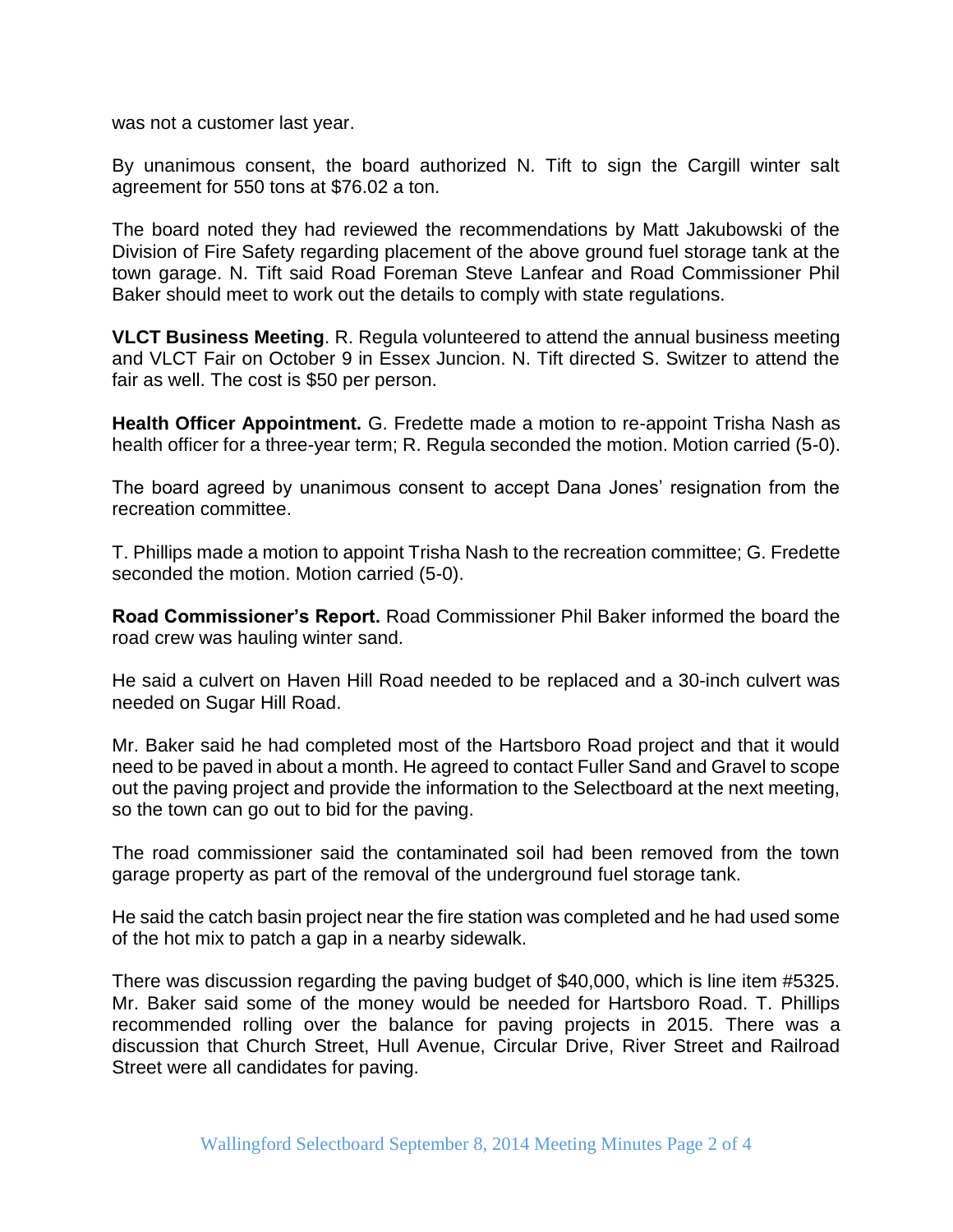Mr. Baker noted Amy Gilbert wanted to move the snow plowing turnaround to a site near her barn rather than her driveway off Van Wyck Road. She would like the town to supply the gravel to create the turnaround since it would be to the town's advantage to use it. Mr. Baker estimated it would take two loads at a cost of about \$250. M. Tessier made a motion the town supply the material; N. Tift seconded the motion. Motion carried (5-0).

Mr. Baker said Justin Filskov was seeking permission to install a 15-inch culvert at his Maranville Road property. The road commissioner said he discussed it with Road Foreman Steve Lanfear, who indicated the culvert could be angled to allow water to run through it and into the woods rather than onto the town road, which was an issue.

T. Phillips said it was a municipal standard to use 18-inch culverts and worried the town would be setting a precedent. Mr. Baker said he would ask Mr. Filskov if he would be willing to accept any liability if water washed out his driveway as a result of using a 15 inch culvert.

**Tax Sale.** Delinquent Tax Collector Lee Perry informed the board six properties were scheduled for tax sales on September 18. He expected some of the delinquencies to be resolved prior to that date.

There was a discussion regarding what, if any, properties the town should bid on in case there were no bidders.

M. Tessier made a motion S. Switzer would represent the town at the tax sale; N. Tift seconded the motion. Motion carried (5-0). By unanimous consent, the board agreed the town would only bid on the Wayne and Katherine Wade and the Bixby Estate properties if there were no bidders.

**Act 178.** The Selectboard agreed by unanimous consent to adhere to the advice offered by Johnathon Croft of VTrans Mapping Unit in reference to TH# 84 (Fieldstone Way) and TH#28 (Seward Hill Road) with regard to Act 178. Mr. Croft sent an email to the town noting the mileage and alignment of TH#84 includes TH#28 and, therefore, no adjustments were needed on the VTrans map to comply with Act 178. The issue was raised after a review of VTrans maps showed TH#28 was not listed and TH#84 encompassed the entire stretch of road.

**VLCT Contractor Insurance Requirements.** The board reviewed a document provided by VLCT outlining insurance requirements for anyone who does work for the town. N. Tift said all contractors should receive a copy of the document.

He said the board would review the draft insurance agreement for contractors once VLCT has completed work on it.

**Appointments**. M. Tessier made a motion to appoint Kate McClallen to the conservation commission, G. Fredette seconded the motion. Motion carried (5-0).